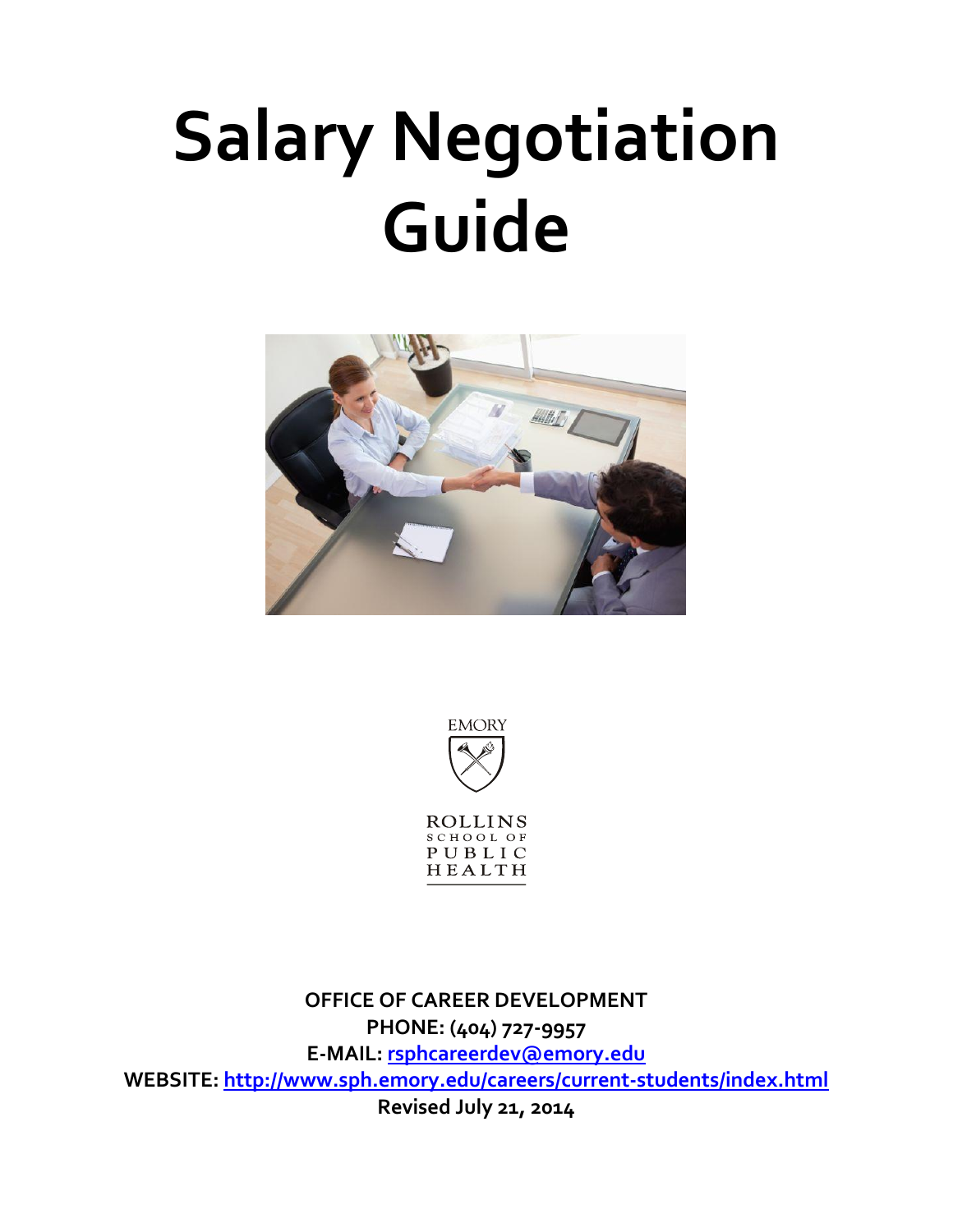## **TABLE OF CONTENTS**

|--|

| <b>I. WHEN TO NEGOTIATE</b>                          |  |
|------------------------------------------------------|--|
| II. HOW TO PREPARE FOR SALARY NEGOTIATION            |  |
| III. HOW TO RESEARCH SALARIES                        |  |
| IV. HOW WILL YOU RESPOND ONCE YOU RECEIVE THE OFFER? |  |
| V. KEY POINTS TO REMEMBER WHEN NEGOTIATING SALARIES  |  |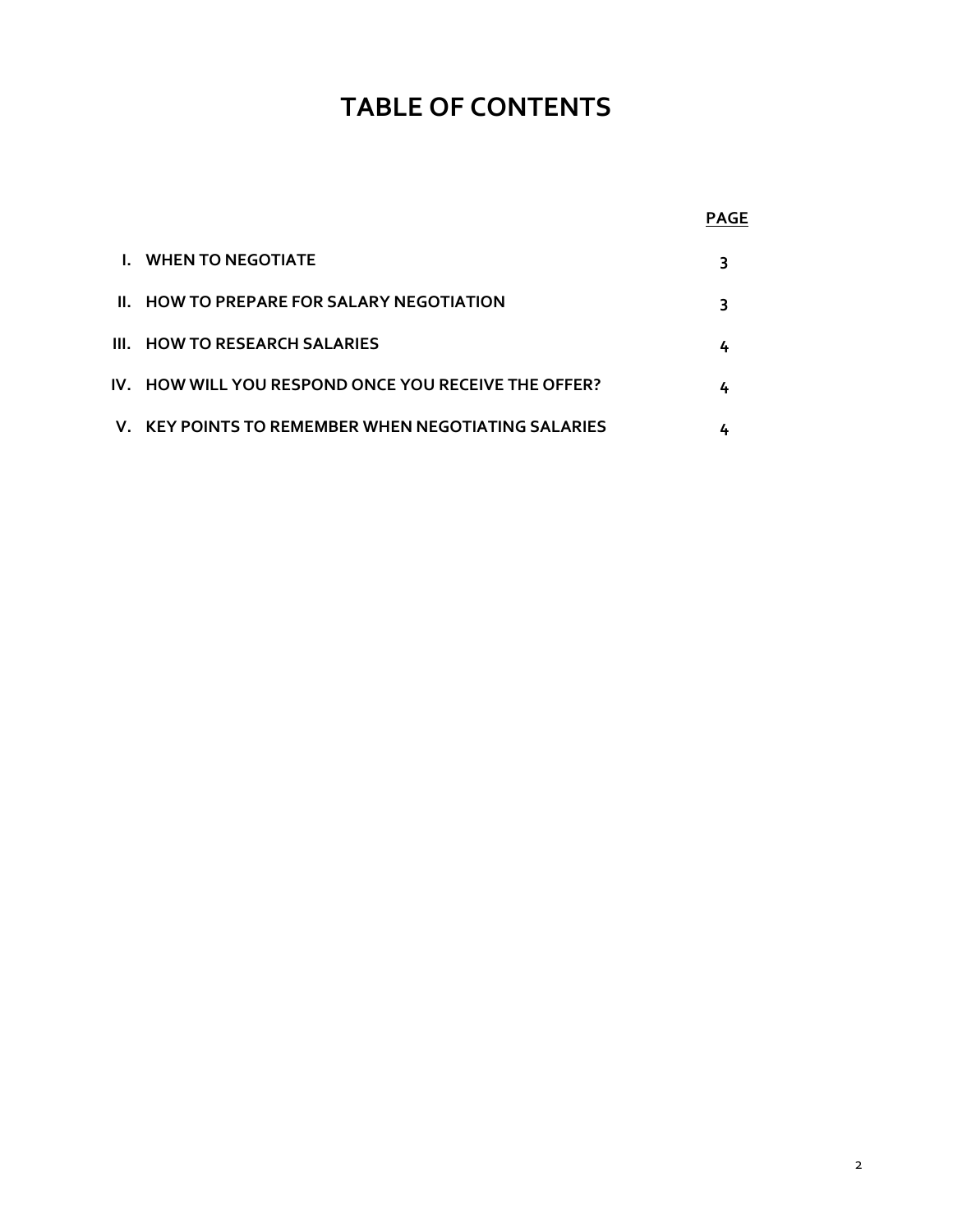#### **WHEN TO NEGOTIATE?**

For most job opportunities at the early stage of your career (first ten years), you should ideally wait until the job offer is pending to discuss salary. There are two main reasons why you should wait:

- 1. After the interview process is complete, the employer may believe you are worth even more than they had originally planned.
- 2. You avoid the risk of alienating employers with salary requirements before they have decided they must have you.

However, sometimes employers may ask what your desired salary range is during the interview process. Before interviewing, you should prepare for this question by

- 1. researching typical salaries for someone with your experience going into this type of job and
- 2. preparing a comfortable way for you to postpone answering this question until a later point if you feel the question is premature.

Possible responses if you are asked about salary before being offered the position include:

- 1. "I'd prefer to discuss salary after I learn more about the **responsibilities** of the job and we can determine if I am a **strong fit** for your organization"
- 2. "I would wish to be compensated in line with the skills and abilities I have to offer your organization"
- 3. "What range did you have in mind?"(as follow-up, if all else fails)



#### **HOW TO PREPARE FOR SALARY NEGOTIATION**

1. Determine an appropriate salary range: *What is an appropriate salary range for people entering into the type of job you are pursuing with a similar level of experience? Understand the value you bring to the position by virtue of your applicable previous experience and the level of responsibility entailed.*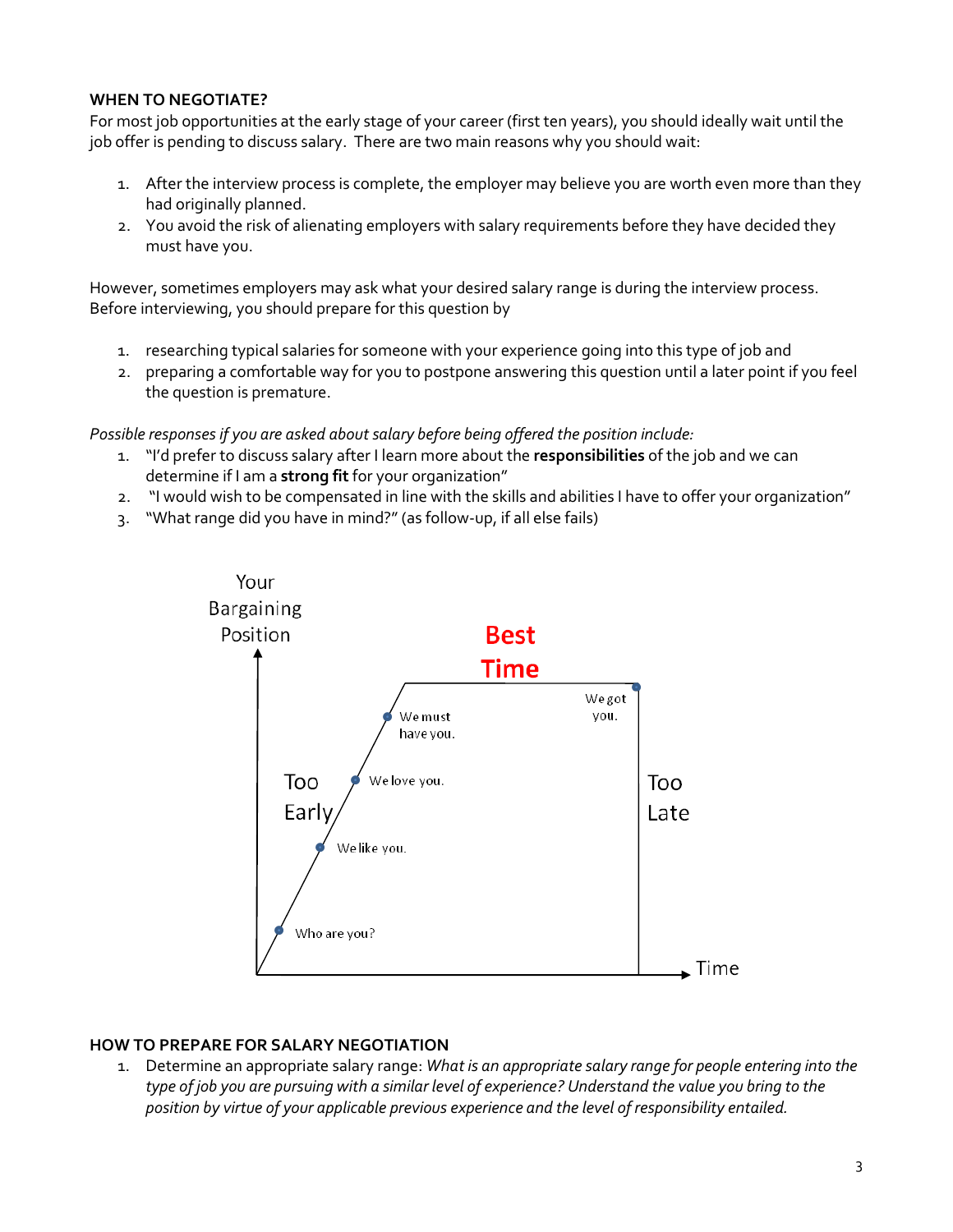- 2. Determine how much money you need or want: *Similar jobs in different settings may have different salaries. For example, non-profit organizations may pay less than a large consulting company. Salaries will also differ based on location – remember that cities may have very different costs-of-living.*
- 3. Determine how important salary is to you in deciding whether to accept a job: *If your dream job pays*  less than you would like, it may still be worth doing for experience or for opportunities it could open up in *the future.*
- 4. Become comfortable discussing salary: *You may wish to practice talking about salary with friends and the staff in Career Services. It is when individuals are uncomfortable that they often say things they may later regret!*

### **HOW TO RESEARCH SALARIES**

*Online:*

The Internet has excellent resources for exploring average salary options. Remember, salaries for one type of job title or position vary based on location and type of organization. Below is a list of websites that may be useful for exploring salary options in public health.

- o Yahoo HotJobs: Salary <http://hotjobs.yahoo.com/salary>
- o Salary Expert [http://www.salaryexpert.com](http://www.salaryexpert.com/)
- o Monster.com: Salary Center [http://salary.monster.com](http://salary.monster.com/)
- o Payscale [http://www.payscale.com](http://www.payscale.com/)
- o Jobstar <http://jobstar.org/tools/salary/index.php>
- o NACE Salary Calculator [http://www.jobsearchintelligence.com/NACE/salary-calculator](http://www.jobsearchintelligence.com/NACE/salary-calculator-intro/)[intro/](http://www.jobsearchintelligence.com/NACE/salary-calculator-intro/)
- *In Person:*

Often, faculty, mentors, friends and relatives may have insight into what types of salaries are typical of certain jobs. Also, Career Services may be able to provide you with information about the salaries of recent graduates.

#### **HOW WILL YOU RESPOND ONCE YOU RECEIVE THE OFFER?**

- Base your negotiation on your skills/experience and research, not your student loan repayments.
- Don't box yourself in by focusing on a specific salary
- Assess what can and can't be negotiated
- State your case, then wait!

*"Based on my X and Y skills, my experience in Z, and my research on the average salary for this position in Anywheresville, I was hoping to be more in the mid-\$."* 

#### **KEY POINTS TO REMEMBER WHEN NEGOTIATING SALARIES**

- $\checkmark$  You do not have to accept a job offer immediately. Accepting a job offer is a big decision. Know when they have made their final offer, then confirm the offer and give yourself some time to think about it.
- $\checkmark$  It is best to receive your offer in writing. That way there is less room for miscommunication. If you are offered a position over the phone or in person, it is reasonable to politely ask for the offer in writing.